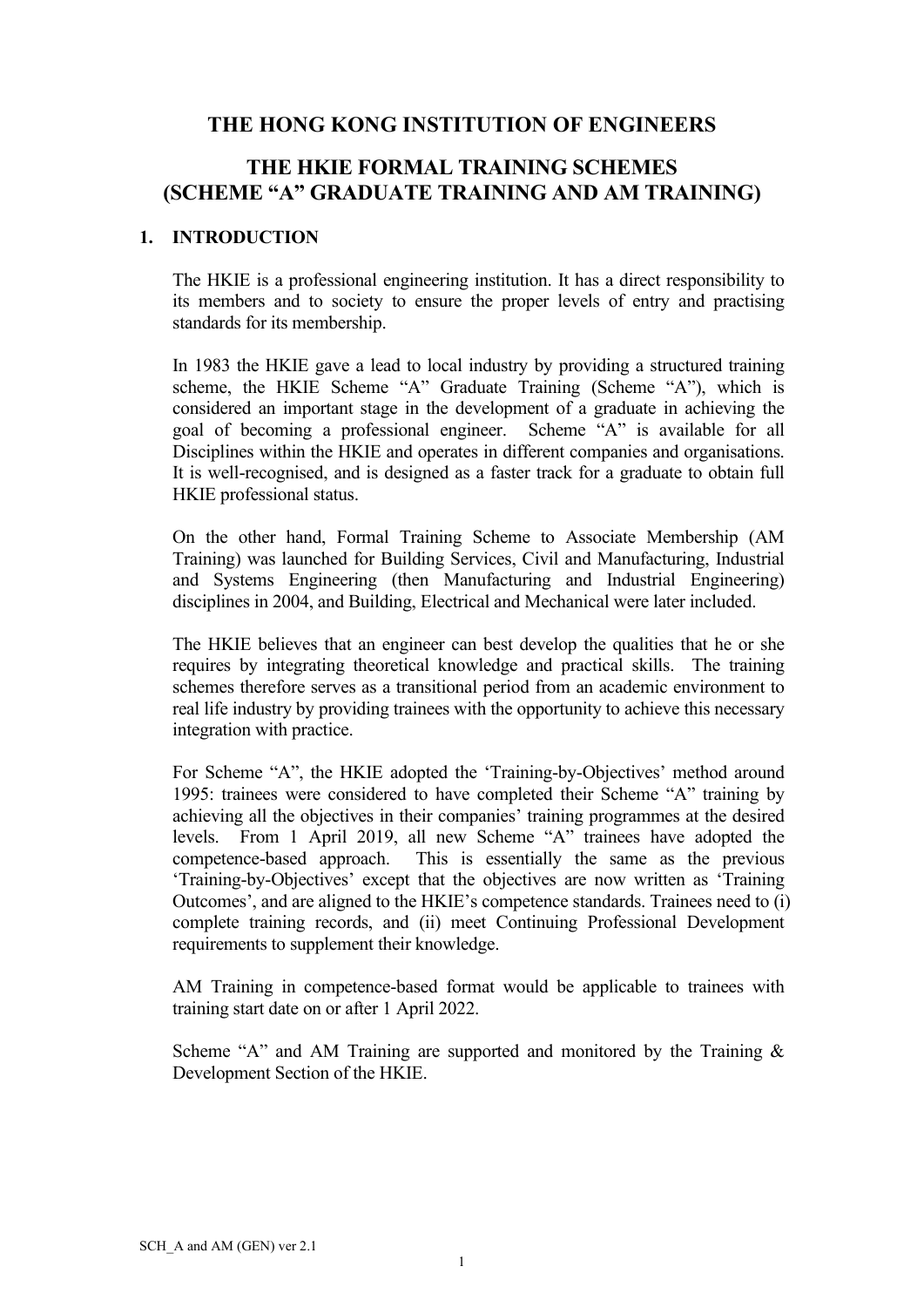### 2. DEFINITION OF A PROFESSIONAL ENGINEER AND AN ASSOCIATE **MEMBER**

### A Professional Engineer

The HKIE has adopted the following definition of a professional engineer used by the Conference of Engineering Societies of Western Europe and the United States of America (EUSEC) for the class of Member:

"A professional engineer is competent by virtue of his fundamental education and training to apply the scientific method and outlook to the analysis and solution of engineering problems. He is able to assume personal responsibility for the development and application of engineering science and knowledge, notably in research, designing, construction, manufacturing, superintending, managing and in the education of other engineers. His work is predominantly intellectual and varied, and not of a routine mental or physical character. It requires the exercise of original thought and judgement and the ability to supervise the technical and administrative work of others.

His education will have been such as to make him capable of closely and continuously following progress in his branch of engineering science by consulting newly published works on a world-wide basis, assimilating such information and applying it independently. He is thus placed in a position to make contributions to the development of engineering science or its applications.

His education and training will have been such that he will have acquired a broad and general appreciation of the engineering sciences as well as a thorough insight into the special features of his own branch of engineering. In due time he will be able to give authoritative technical advice and to assume responsibility for the direction of important tasks in his branch."

The following competences (in four broad areas, namely Applying Engineering Knowledge, Developing Technical Solutions, Managing Engineering Work and Upkeeping Professional Acumen) set the standard expected for engineers seeking professional recognition as Corporate Members by undertaking a competence-based assessment administered by the HKIE. In addition to the twelve elements of the competence standard listed below, written communication skills are required.

- 1. Comprehend and apply knowledge of accepted principles underpinning widely applied good practice for professional engineering.
- 2. Comprehend and apply knowledge of accepted principles underpinning good practice for professional engineering that is specific to Hong Kong.
- 3. Define, investigate and analyse complex engineering problems in accordance with good practice for professional engineering.
- 4. Design or develop solutions to complex engineering problems in accordance with good practice for professional engineering.
- 5. Be responsible for making decisions on part or all of one or more complex engineering activities.
- 6. Manage part or all of one or more complex engineering activities in accordance with good engineering management practice.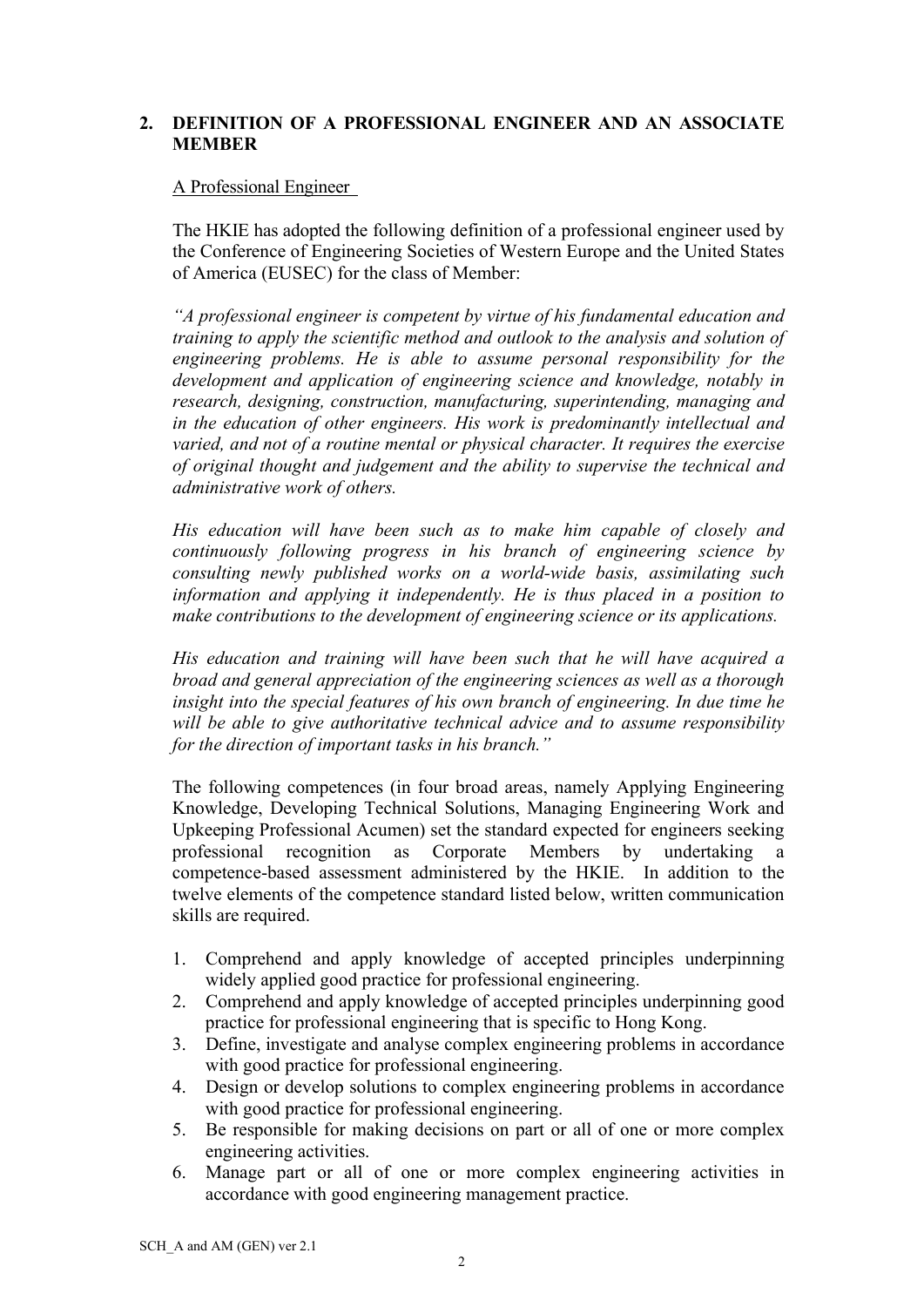- 7. Identify, assess and manage engineering risk.
- 8. Conduct engineering activities to an ethical standard prescribed by the HKIE.
- 9. Recognise the reasonably foreseeable social, cultural, health, safety, sustainability and environmental effects of professional engineering activities generally.
- 10. Communicate clearly with other engineers and others that he or she is likely to deal with in the course of his or her professional engineering activities.
- 11. Maintain the currency of his or her professional engineering knowledge and skills.
- 12. Exercise sound professional engineering judgement.

#### An Associate Member

A definition of an Associate Member used by the Conference of Engineering Societies of Western Europe and the United States, was adopted by the HKIE for the class of Associate Member:

"An Associate Member is one who can apply in a responsible manner proven techniques which are commonly understood by those who are expert in a branch of engineering, or those techniques specially prescribed by professional engineers.

"Under general professional engineering direction, or following established engineering techniques, he is capable of carrying out duties which may be found among the list of examples set out below.

"In carrying out many of these duties, competent supervision of the work of skilled craftsmen will be necessary. The techniques employed demand acquired experience and knowledge of a particular branch of engineering, combined with the ability to work out the details of a task in the light of well-established practice.

"An Associate Member requires an education and training sufficient to enable him to understand the reasons for and purpose of the operations for which he is responsible.

"The following duties are typical of those carried out by Associate Members under the conditions referred to above.

"Working on design and development of engineering plant and structures: erecting and commissioning of engineering equipment and structure; engineering drawing; estimating, inspecting and testing engineering construction and equipment; use of surveying instruments; operating, maintaining and repairing engineering machinery, plant and engineering services and locating defects therein; activities connected with research and development, testing of materials and components and sales engineering, servicing equipment and advising consumers."

The following competences (also in four broad areas, namely Applying Engineering Knowledge, Developing Technical Solutions, Managing Engineering Work and Upkeeping Professional Acumen) set the standard expected of an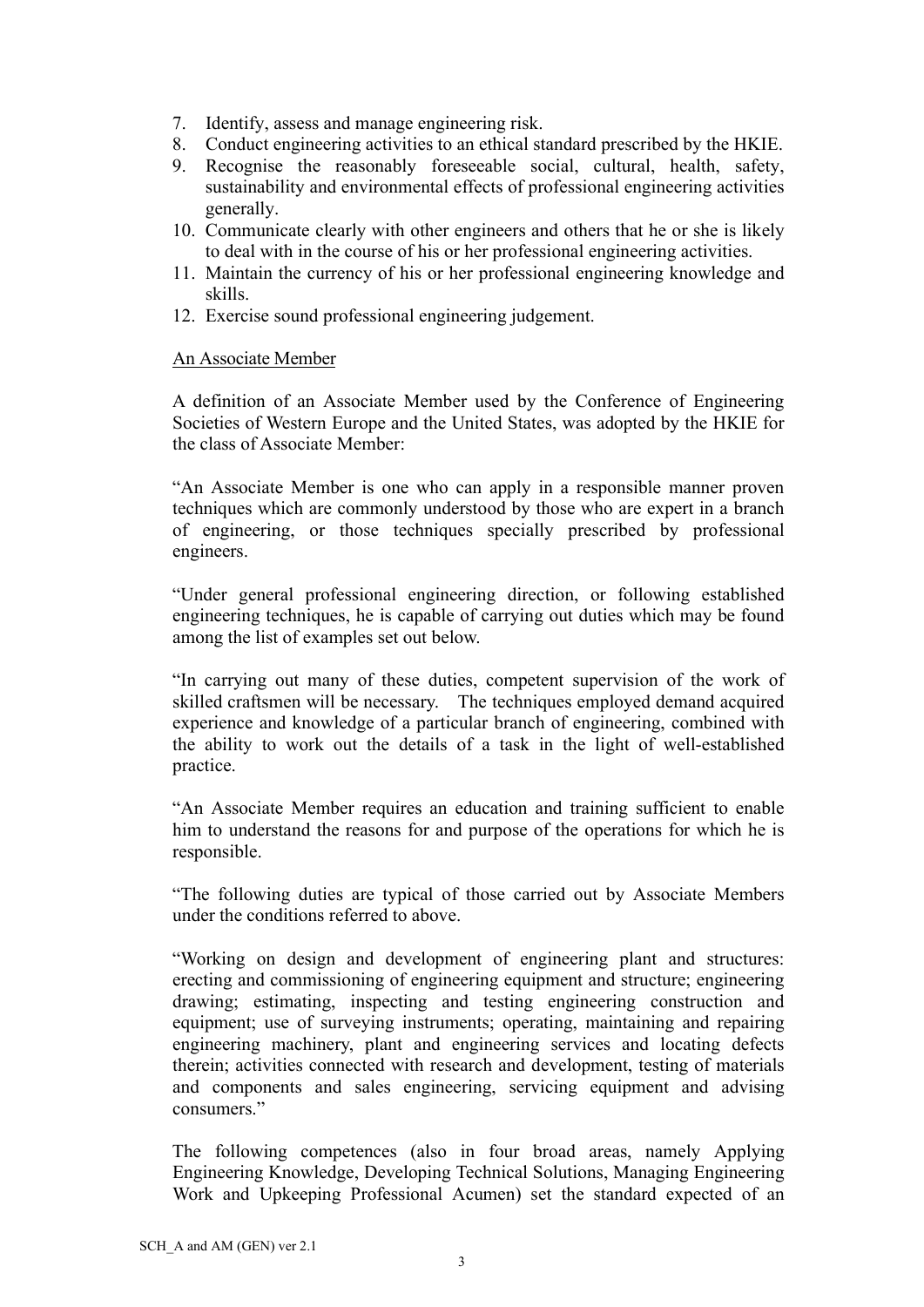Associate Member of the HKIE.

- 1. Comprehend and apply knowledge of widely accepted and applied procedures, processes, systems or methodologies;
- 2. Comprehend and apply knowledge of widely accepted and applied procedures, processes, systems or methodologies that is specific to Hong Kong;
- 3. Identify, clarify and analyse broadly-defined engineering problems in accordance with good practice for engineering;
- 4. Design or develop solutions to broadly-defined engineering problems in accordance with good practice for engineering;
- 5. Be responsible for making recommendations and/or decisions on part or all of one or more broadly-defined engineering activities;
- 6. Organise engineering activities;
- 7. Identify and assess engineering risk;
- 8. Conduct engineering activities to an ethical standard prescribed by the HKIE;
- 9. Recognise the reasonably foreseeable social, cultural, health, safety, sustainability and environmental effects of broadly-defined engineering activities generally;
- 10. Communicate clearly and effectively on broadly-defined engineering activities with members of an engineering team;
- 11. Maintain the currency of engineering knowledge and skills;
- 12. Exercise sound judgement in the course of broadly-defined engineering activities.

### 3. ORGANISATIONAL STRUCTURE & PROCEDURES

The Training Committee (TC) is responsible for all policy and procedural matters related to the HKIE Scheme "A" Graduate Training and AM Training. It discusses, endorses and approves all training related matters, and reports to the Qualification and Membership (Q&M) Board. It is supported by three Training Review Sub-Committees (TRSCs).

### 3.1 Training Committee Structure

The TC is composed of one representative per Discipline, who is nominated by individual Discipline Advisory Panels and other ex-officio members. It is responsible for all matters relating to the training schemes regulated by the HKIE. It holds regular meetings to discuss and approve training matters such as discipline matching, Engineering Supervisors applications, and the status of companies and trainees.

### 3.2 Training Review Sub-Committee

The TRSCs are sub-committees of the Training Committee and each Discipline has representatives in one of these three TRSCs. TRSC members are experienced Corporate Members with an interest in training, selected by their Discipline Advisory Panels as Experts in their field. One representative from Associate Members Committee (AMC) is also nominated in each of the TRSC. They assist in (i) the assessment and re-assessment of organisations applying to provide Scheme "A" / AM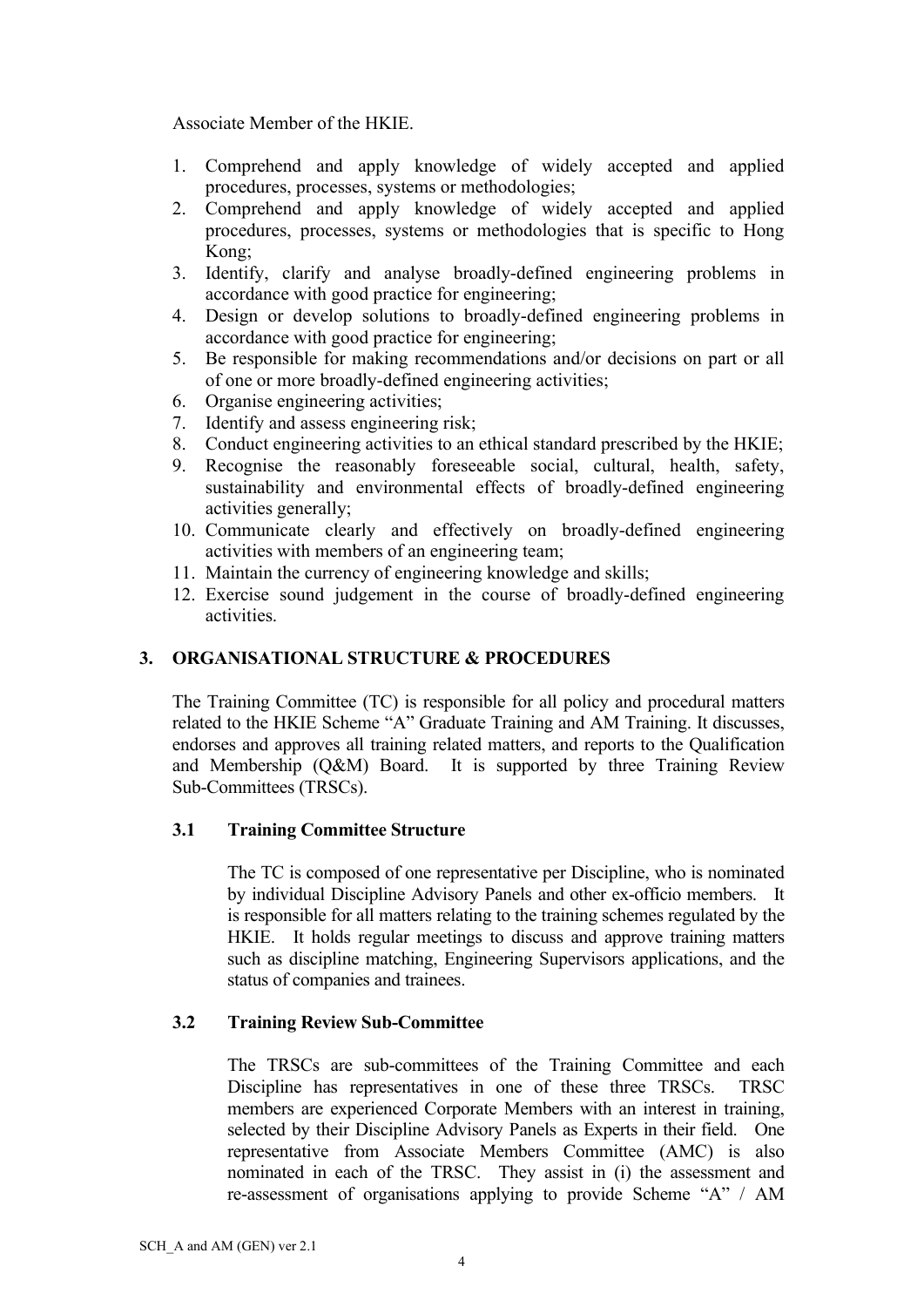Training, and (ii) matters relating to trainee training arrangements, including secondment, extensions, exemption etc.

### 4. AIMS & PHILOSOPHY

### 4.1 Aims

The overall aim of the training schemes is to enable trainees to develop the qualities that an engineer requires in the following areas:

- a) Applying Engineering Knowledge
- b) Developing Technical Solutions
- c) Managing Engineering Work
- d) Upkeeping Professional Acumen

The training schemes are designed to ensure that young engineers can undertake engineering projects with proper regard for the technical, economic, financial, environmental and social factors involved when they progress in their career development.

### 4.2 Philosophy

Scheme "A" and AM Training are intended to be "hands-on" and "learn-by-experience". It is based on the belief that this period is a natural progression in a trainee's education, putting theory into practice, and enhancing previous academic studies through the learning opportunities provided by real-life activities.

Training experiences should be relevant to the trainee's discipline and at the right level. Trainees are considered to learn best when they are practically and personally involved in their prescribed training activities. Real work helps ensure that the training experiences are relevant and that the trainees quickly become an active part of the production process within the company. Therefore, there should always be a careful balance between commercial interests and training needs.

### 5. STRUCTURE OF SCHEME "A" / AM TRAINING

Scheme "A" and AM Training enable trainees to become proficient in their chosen profession, by acquiring knowledge or skills by study, observation, information retrieval, instruction, and experience.

To achieve the training aims, the input and dedication of three partners: the Company, the HKIE, and the trainees, under a well-structured training scheme, are necessary.

### 5.1 The Partners

Training success depends on equal input from three parties. Each carries their own responsibilities.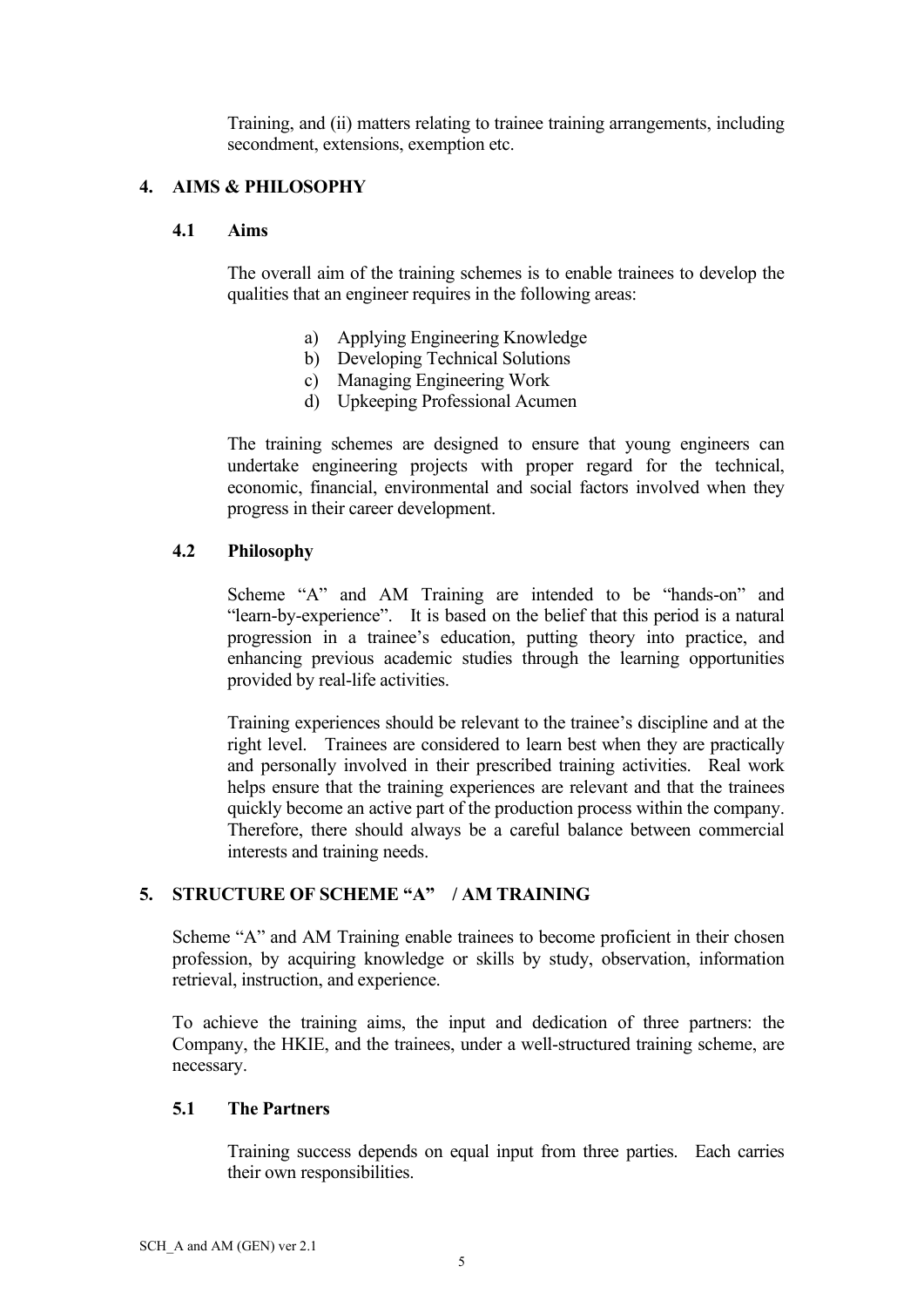#### 5.1.1 The Company

The Company provides the training opportunities, designates staff for various duties of the training schemes, and provides Continuing Professional Development (CPD) support. The Company is a key factor in achieving the training aims as the training schemes depend on the Company providing suitable training opportunities to support the training required by an engineering graduate. The Company also designates qualified and suitable Engineering Supervisors and Training Tutors to closely supervise trainees' development according to the approved training programme.

Many companies offer in-house courses for their staff to support CPD. A company may provide financial and time support for trainees to attend external CPD courses to fulfil relevant requirements.

### 5.1.2 The HKIE

The HKIE sets policy, and coordinates and monitors training with respect to companies and trainees. The success of Scheme "A" and AM Training owes much to the camaraderie that exists within the engineering disciplines and members' readiness to help with the training schemes.

The HKIE's role is to:

- (i) promote and instigate policies related to Scheme "A" and AM Training and the interests of graduate trainees:
- (ii) liaise with local universities, institutes and Discipline Advisory Panels on discipline matching for accredited academic qualifications for assessment of eligibility to register into relevant training schemes;
- (iii) carry out the assessment procedures leading to approval of Scheme "A" / AM Training companies;
- (iv) train staff from companies to become Engineering Supervisors for the training schemes;
- (v) carry out re-assessment procedures for approved companies;
- (vi) regularly review training requirements to ensure training suits industry needs;
- (vii) register trainees and handle related requests during their training period;
- (viii) maintain all active records related to companies and trainees;
- (ix) issue certificates; and
- (x) publish and maintain all documents related to scheme training.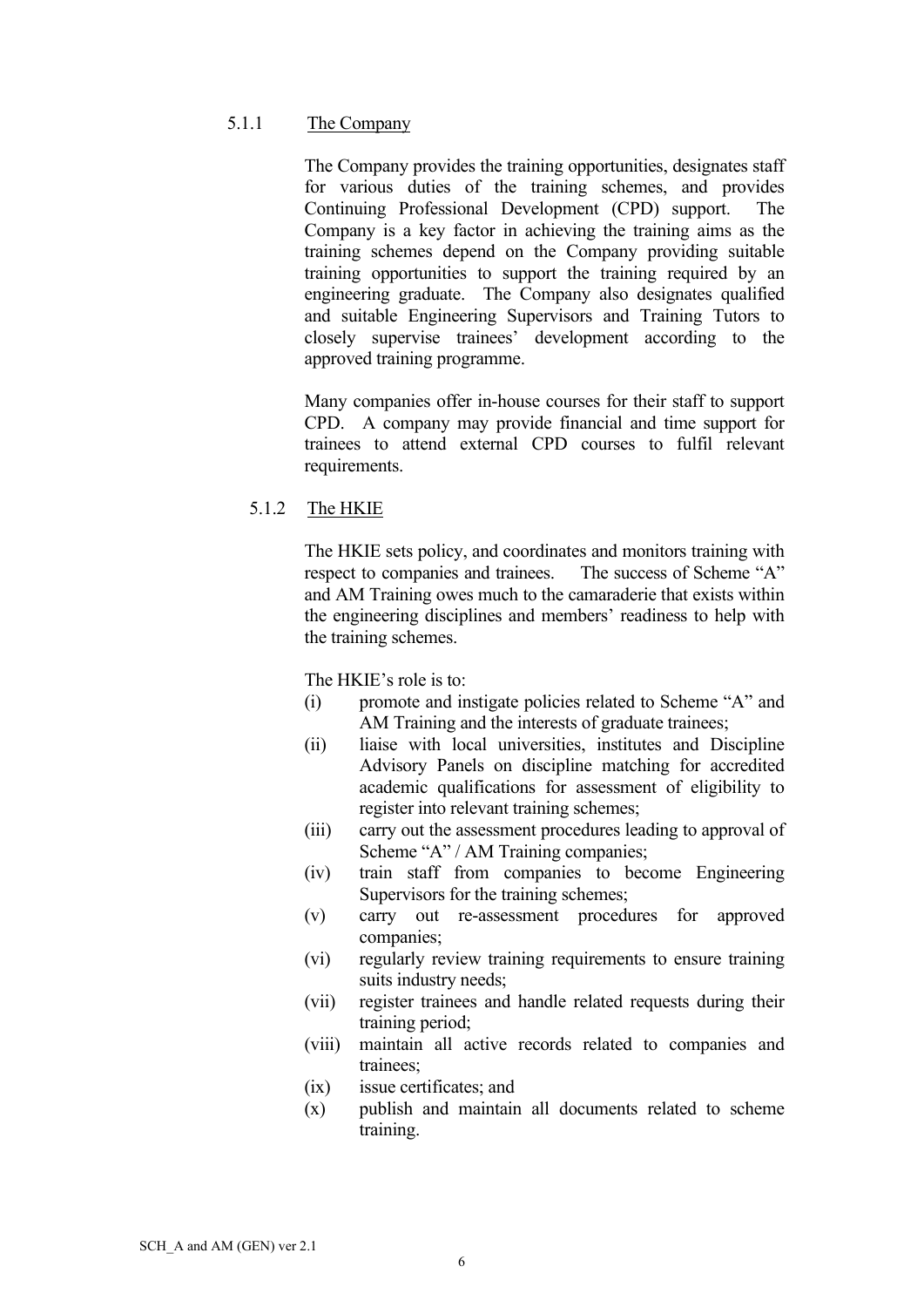### 5.1.3 The Trainees

The trainees are expected to make the most of the learning opportunities implicit in the training offered by their company to ensure that their knowledge and skills are up to the required standards. They should demonstrate a positive attitude by displaying interest, enthusiasm, and curiosity towards matters around them. They should be committed to their work and self-motivated to learn. As engineers seldom work alone, trainees should also learn to work within a team and be courteous to all levels of staff around them.

At the professional/associate membership level, how the trainees benefit from the scheme relies very much on their enthusiasm, curiosity, observation, use of logic, intellect, analytical skills etc. They should try their best to learn from real life situations, identify any problems encountered and help solve them. Trainees should be part of the company's productive process and their contribution is expected to increase as they become more experienced and capable of handling matters independently.

### 5.2 The Training Programme

The Training Programme is prepared by the Company based on HKIE guidelines to meet the scheme requirements. The training period is normally two years or three years, based on how long trainees need to achieve the outcomes expected at the end of the training period. The Engineering Supervisors, as the de facto representatives of the HKIE, ensure that the programme meets the requirements and is carried out properly in the Company. The trainees should follow the approved training programme, attend CPD activities and keep appropriate records as part of the requirements. The Engineering Supervisors should also be responsible for regularly monitoring and assessing trainees' progress throughout the training period.

The Company, the HKIE and the trainee sign on Form TD2 as a training agreement in which each party agrees to the terms of the training schemes. Therefore, it is important to consider carefully before signing the agreement and make every effort to complete the training within the training period.

### 6. BENEFITS

The training schemes benefit both trainees and employers.

Trainees: Scheme "A"/AM Training is a golden opportunity to follow a systematic graduate level in-company training programme designed for a trainee's chosen discipline in the engineering profession.

Employers: Being an approved company in Scheme "A" or AM Training makes a company attractive to graduates and is a symbol of commitment to social responsibility. A company can use its training scheme to groom its future